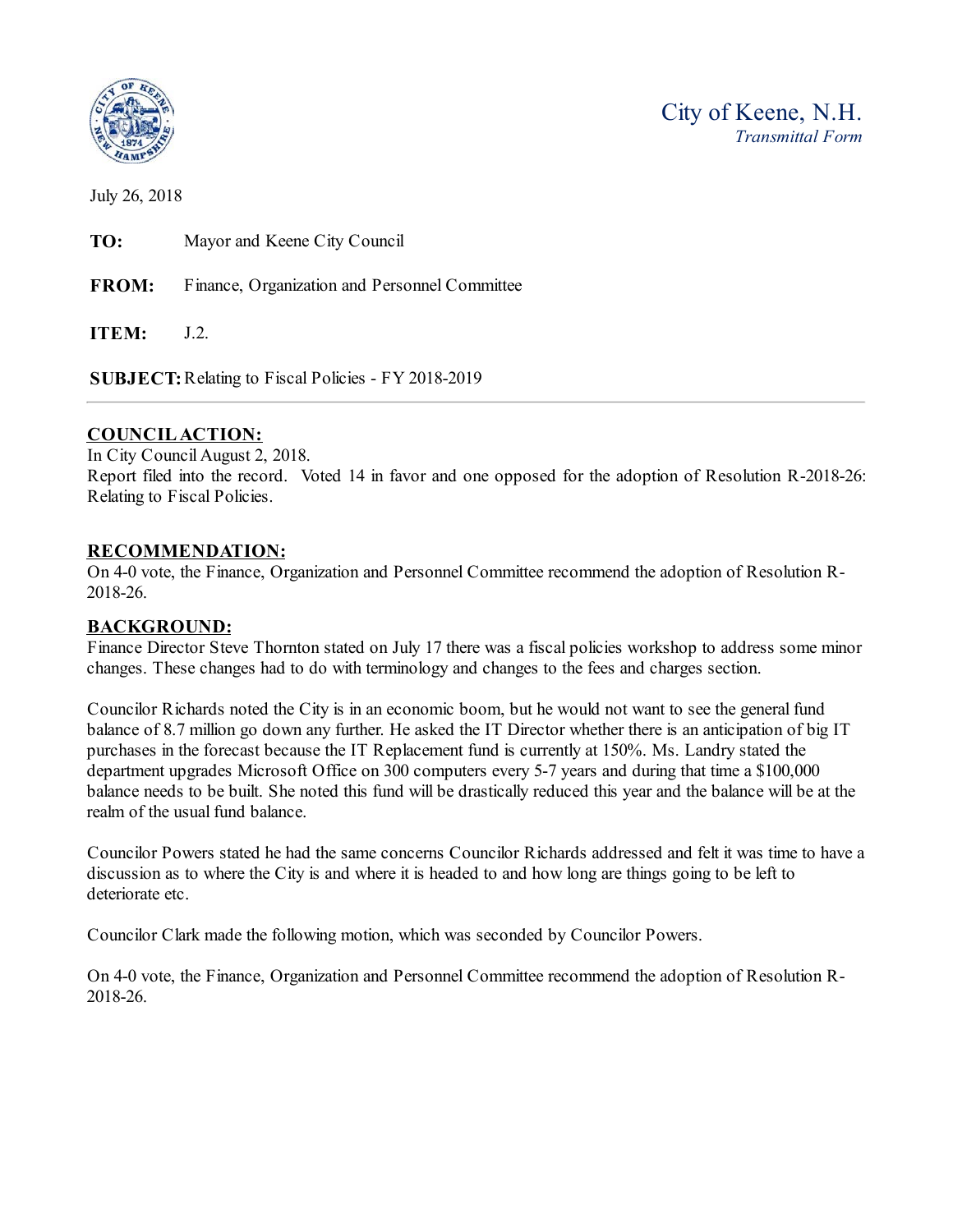

CITY OF KEENE

R-2018-26

Seventeen In the Year of Our Lord Two Thousand and .............

Relating to FISCAL POLICIES A RESOLUTION ........................... 

# Resolved by the City Council of the City of Keene, as follows:

WHEREAS: the National Advisory Council on State and Local Budgeting (NACSLB) has developed a comprehensive set of recommended practices on budgeting; and

WHEREAS: one key component of those recommended practices calls for the adoption of fiscal policies by the local legislative body to help frame resource allocation decisions; and

WHEREAS: the Government Finance Officers' Association (GFOA) has endorsed the recommended practice developed by the NACSLB; and

WHEREAS: it is the intent of the City Council, by this resolution, to articulate this financial blueprint as clearly and completely as possible.

NOW, THEREFORE, BE IT RESOLVED that the fiscal policy should be reviewed and adopted by the City Council on an annual basis in the month of July, and

NOW, THEREFORE, BE IT FURTHER RESOLVED by the City Council of the City of Keene that its fiscal policies are as follows:

## **PART 1 - Budgetary Policies**

 $\mathbf{L}$ **Budget** 

В.

- The City shall annually adopt and appropriate budgets for the following funds Α.
	- **General Fund**  $1)$
	- Parking Fund  $2)$
	- PC Replacement Fund  $3)$
	- Solid Waste Fund  $4)$
	- 5) Sewer Fund
	- **Water Fund** 6)
	- $7)$ **Equipment Fund**
	- All appropriated budgets shall be balanced.
- All appropriations for annual operating budgets (exclusive of capital projects)  $C_{\cdot}$ shall lapse at fiscal year-end unless encumbered by a City of Keene purchase order that is recorded in the financial system on or before June 30<sup>th</sup> of any year, or as authorized by the City Manager in writing, on a caseby-case basis. Those encumbrances shall be reported to the City Council in an informational memorandum by the first week of September each year.
- The budget document shall provide multi-year projections of revenues and D. expenditures/expenses including property taxes and utility (water and sewer) rates.
- Ε. The budget will take into consideration the City's Policies on unassigned Fund Balance at the end of June,
- F. The City of Keene will contain its General Fund debt service and current

**PASSED**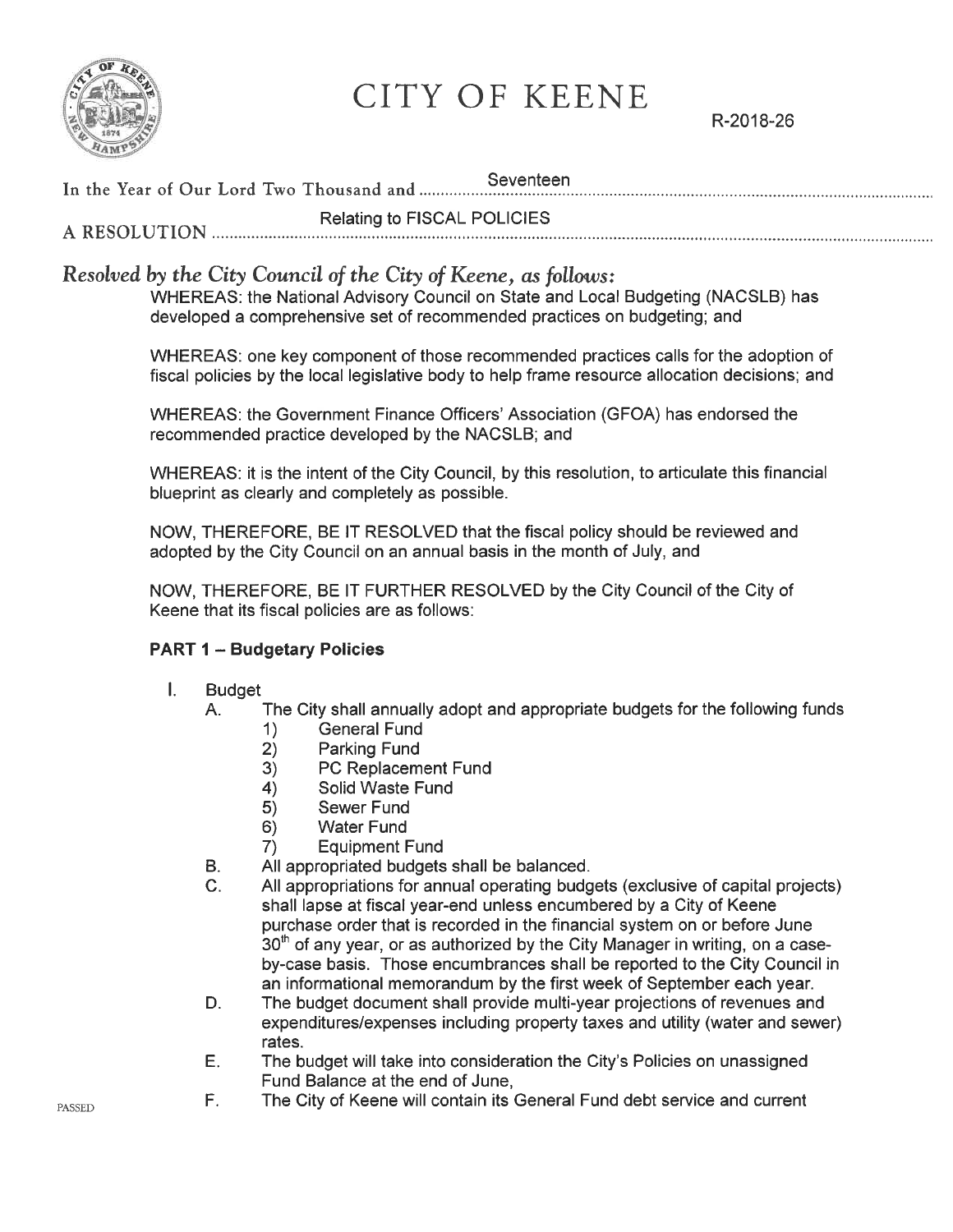revenue capital outlay appropriations, on a five (5) year average, at or less than fifteen percent (15%) of the General Fund operating budget.

- G. Upon completion of any project, any residual funds shall be returned to the fund that provided the original appropriation.
- Η. Property Taxes.
	- $1)$ The City shall limit its property tax revenue increases to a rolling three (3) year average of the Boston CPI, (as of June  $30<sup>th</sup>$ ) net of expenditures required by law, and debt service payments. The City chooses to utilize the CPI, not because it reflects inflation in the City's costs, but because it reflects the overall inflation in what citizens purchase. This manages City spending such that increases in a citizen's tax bill are in line with increases in all of their other expenses. The goal is to have the cost of City services as a percentage of a taxpayer's total expenses remain constant.
	- Property Tax Credits and Exemptions. All exemptions and credits  $2)$ will be reviewed with the City Council every three (3) years unless there are legislative changes that cause a review to occur on a more frequent basis.
	- $3)$ The State has chosen to solve its revenue problem by downshifting expenses to the local communities and tapping into the broad based property tax at the local level. Downshifting is an effective strategy for the State; however, it is unsustainable at the local level and would quickly lead to a significant reduction in City services. The City is sensitive to these added expenses to the taxpayers and will attempt to limit the impact; however, as a State expense, the City will pass through the State downshifting to the taxpayers.
- Ш. Capital Improvement Program
	- $A_{\cdot}$ The City of Keene shall prepare a capital improvement program (CIP) with a span of six (6) years.
	- The CIP shall be updated annually. All capital projects or equipment **B.** purchases that have an estimated cost of at least \$20,000 and an estimated useful life of at least five years will be included in the capital improvement program (CIP) planning process. These projects may include capital asset preservation projects (designed to preserve the functionality and condition of major infrastructure systems and City facilities) with an estimated cost of at least \$20,000 and which increase the useful life of the asset by at least five years.
	- $C_{1}$ The CIP shall contain revenue projections and rate impacts that support estimated operating costs as well as the proposed capital program. Expenditures included in each year of the CIP (operations, debt service and capital) will be equal to estimated revenue available to finance proposed activity in each year of the CIP. Cost and revenue estimates in projected years will be presented for planning purposes, and are based upon the then current best available information.
	- Each project funding-request shall originate from a City department and shall D. include the following information (as applicable):
		- A description of the project.  $1)$
		- $2)$ A cost estimate and funding profile.
		- $3)$ A project time line.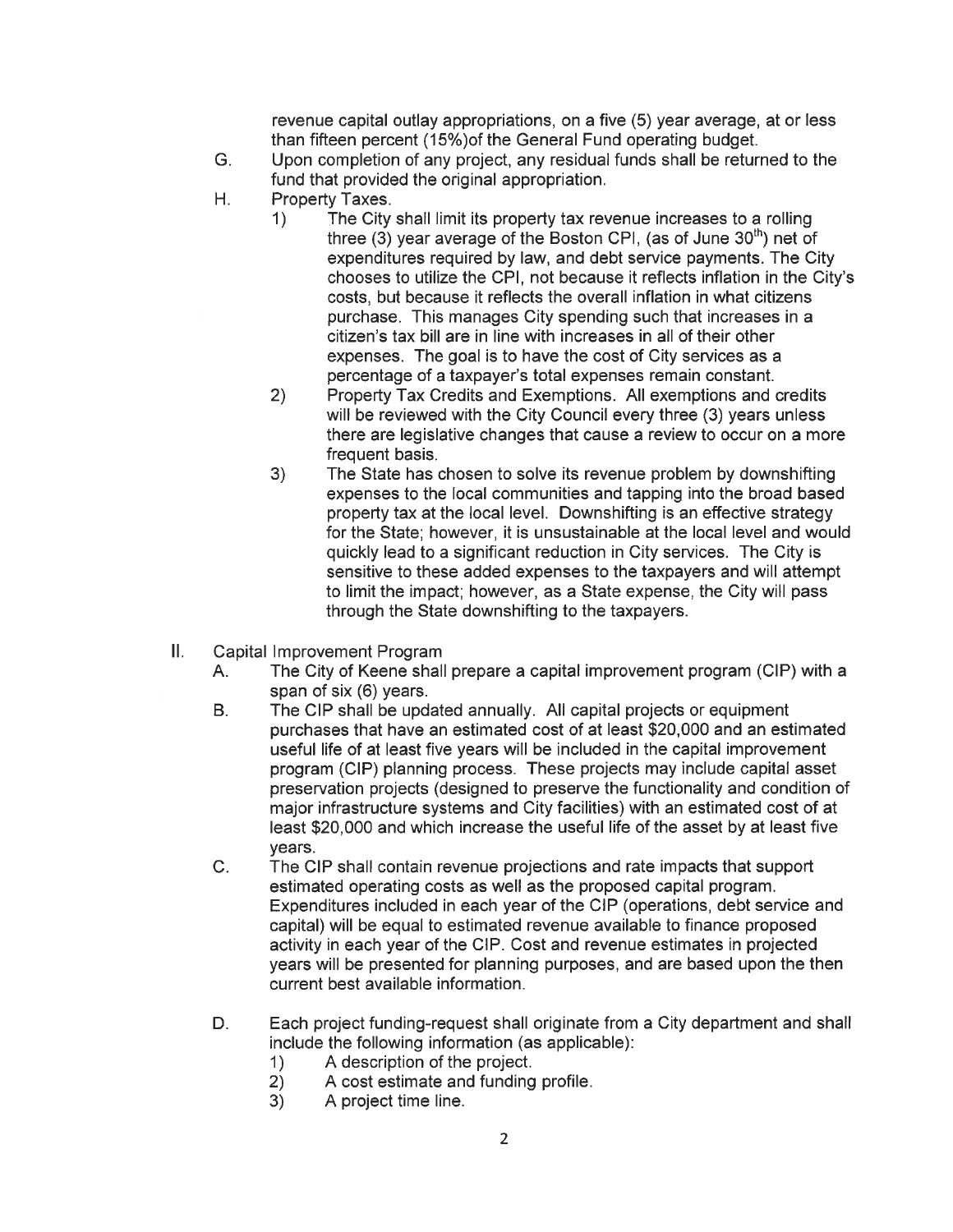- $4)$ An estimate of the operating budget impact.
- $5)$ A reference to alignment with City Council Goals.
- $6)$ A reference to alignment with the Comprehensive Master Plan (Focus Area).
- Ε. **CIP Funding Methodology** 
	- 1) Whenever possible, CIP projects will be funded with available resources, examples of which are current revenues, grants, donations, and reserves, but not debt.
	- $2)$ Appropriate uses of debt include project such as:
		- One time nonrecurring investments (ex. the construction of a  $a)$ new asset, or the expansion or adaptation of an existing asset to provide added service delivery capacity or to meet changing community needs.
			- Projects necessary due to regulatory requirements (ex. water b) treatment plant expansion due to EPA permit changes) when resources other than debt are not available.
- $F_{\perp}$ c) Projects necessary due to asset or system operational failure or obsolescence when resources other than debt are not available. The CIP shall be reviewed by the Finance, Organization and Personnel Committee and the Planning Board.
- The CIP will be the subject of a public hearing before adoption. G.
- H. The funding requests in the first year of the adopted CIP will be included in the next annual budget document.
- Upon project completion, any residual funds shall be returned to the fund L. that provided the original appropriation unless otherwise directed by the City Council.

## **PART 2 - Financial Policies**

- $\mathbf{L}$ **Fund Structure** 
	- All funds are intended to be self-supporting, with no subsidies from one fund А. to another required for operations or capital outlay.
	- The City will continue to conduct its financial activities through the use of the В. following funds:
		- $1)$ **Governmental Funds** 
			- General Fund shall be used to account for those  $a)$ governmental activities that are not recorded in one of the other City Funds.
			- **Special Revenue Funds:** b)
				- i. Grants Fund - shall be used for those activities that are funded in part or in whole by contributions from other entities.
				- ii. Parking Fund - shall be used to account for the operations, maintenance and capital outlay needs of the municipal parking areas.
				- iii. PC Replacement Fund - shall be used to account for the on-going replacement of PC's, certain peripherals, and desk top software utilized by all City departments.
				- Solid Waste Fund shall be used to account for the iv. activities of the transfer and recycling operations and for post-closure costs associated with the landfill.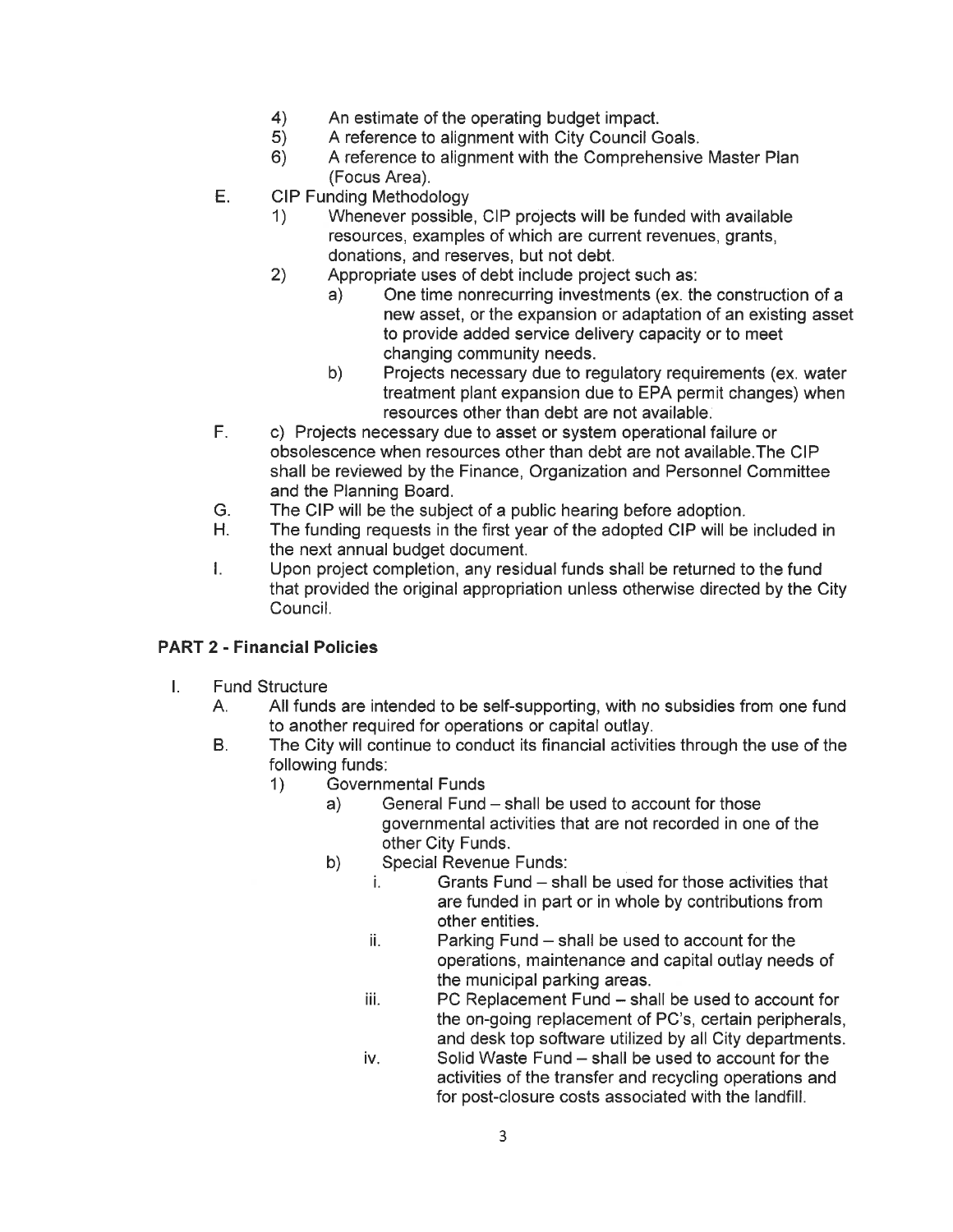- $\mathsf{C}$ Capital Projects Fund – shall be used to account for the capital projects funded by any of the governmental funds.
- $2)$ **Proprietary Funds** 
	- $a)$ **Enterprise Funds** 
		- i. Sewer Fund – shall be used to account for the operations, maintenance, and capital outlay needs of the sewer collection and treatment systems.
		- ii. Water Fund - shall be used to account for the operations, maintenance, and capital outlay needs of the water treatment and distribution systems.
- $3)$ **Internal Service Funds** 
	- Equipment Fund shall be used to account for the  $a)$ operations, maintenance, and capital outlay needs of fleet services.
- 11. **Revenues** 
	- One-time revenues. One-time revenues will only be applied toward one-time  $A_{n}$ expenditures; they will not be used to finance on-going programs or services. On-going revenues should be equal to, or greater than, on-going expenditures.
	- Diversity. The City will diversify its revenues by maximizing the use of non-В. property tax revenues such as payments in lieu of taxes and user fees and charges.
	- $C_{1}$ Designation of Revenues.
		- $1)$ Each year, the City shall designate and set aside \$25,000 for conservation purposes, funded through the allocation of the Land Use Change Tax (LUCT). If the prior years' LUCT revenues are less than \$25,000, the General Fund will provide the difference from general revenues to ensure an annual contribution of \$25,000. Additionally, in the years when the LUCT revenues exceed \$25,000, fifty percent (50%) of the amount over \$25,000 will be designated for conservation purposes, with the total annual designation not to exceed \$100,000. Expenditure of funds to be made upon approval of the City Council. Balance of said sum not to exceed \$500,000.
		- Direct reimbursements from other entities shall be used to offset the  $2)$ appropriate City expense.
		- Except for the provisions stated above, or as provided otherwise by  $3)$ Federal, State law, or by local Code of Ordinances, no unanticipated revenues shall be designated for a specific purpose(s) unless directed by the City Council.
- $III.$ **Fees and Charges** 
	- Certain services provided by the City of Keene will be assigned a fee or Α. charge for the users of the service, dependent upon how the community benefits from the provision of those services.
		- In the case of general governmental services (such as fire protection,  $\left( \left| \right| \right)$ law enforcement, or general street maintenance) there will be no user fee or charge assessed.
		- $2)$ In the event that the service benefits a finite and definable sector of the community then that group will be assessed a fee or charge for provision of the service.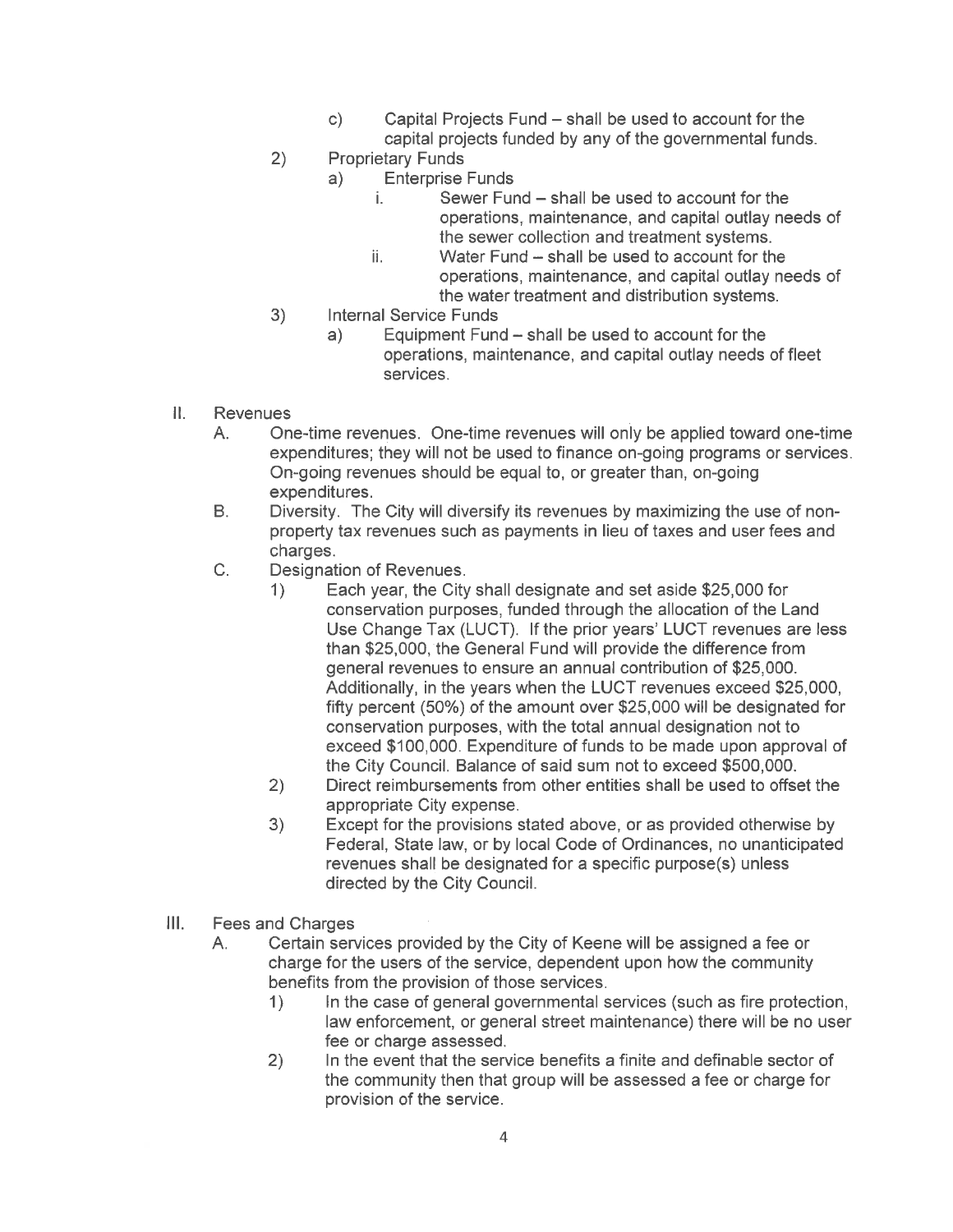- $B<sub>1</sub>$ Cost Recovery standard for fees and charges:
	- Cost recovery should be based on the total cost of delivering the  $\left( \right)$ service, including direct costs, departmental administration costs, and organization-wide support costs (e.g. accounting, human resources, data processing, insurance, vehicle maintenance, and regulatory and enforcement costs).
- C. Exceptions to cost recovery standard for fees and charges:
	- 1. Fees and Charges may be set at something less than full cost recovery when:
		- A high level of cost recovery will negatively impact the  $a)$ delivery of service to low-income groups.
		- Collecting the fees and charges is not cost effective. b)
		- There is no intended relationship between the amount paid  $c)$ and the benefit received (e.g. social service programs).
		- There is no intent to limit the use of the service (e.g. access to  $\mathsf{d}$ parks and playgrounds).
		- Collecting the fees would discourage compliance with  $e)$ regulatory requirements and adherence to said requirements is self-identified, and as such, failure to comply would not be readily detected by the City of Keene.
		- $2.$ ) Fees and Charges may be set at, or above, full cost recovery when:
			- The service is also provided, or could be provided, by the  $a)$ private sector.
			- The use of the service is discouraged (e.g. fire or police  $b)$ responses to false alarms).
			- c) The service is regulatory in nature and voluntary compliance is not expected (e.g. building permits, plans review, subdivisions).
			- When the fee or charge for the use of City property or d) resources is incurred by a commercial entity.
		- $3.)$ Ambulance:
			- Service fees shall be set at two hundred fifty percent (250%) a) above the Medicare-determined usual and customary charge.
			- b) A fee will be implemented for those instances when responses that involve the use of drugs or specialized services are provided but there is no transport.
			- There may be no charge for responses determined by the  $c)$ Fire Department to be "public assists."

D. The method of assessing and collecting fees should be made as simple as possible in order to reduce the administrative and support costs of collection. E. The City will periodically utilize the services of a collection agency when all other reasonable efforts to collect fees and fines have been exhausted; fees for such services to be paid from amounts collected.

F. Rate structures should be sensitive to the market price for comparable services in the private sector or other public sector entities.

G. All fees and charges shall be adopted by the City Council.

H. Fees and charges shall be reviewed in accordance with a schedule developed by the City Manager that has each fee reviewed biannually.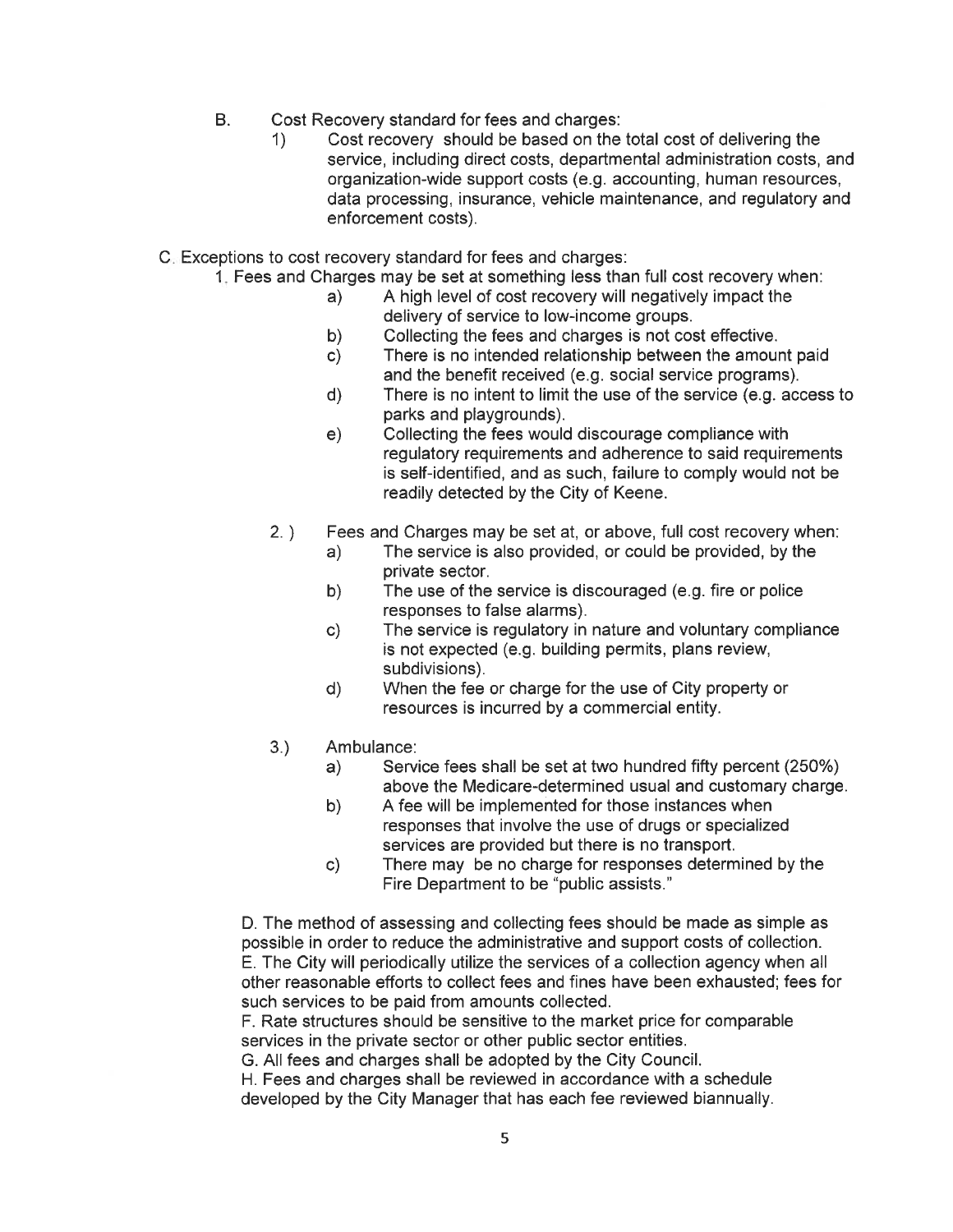Recommended changes will be reviewed and approved by the City Council.

- $IV.$ **Debt** 
	- The City of Keene will periodically incur debt to finance capital projects. All  $A<sub>1</sub>$ issuances of debt are subject to State of New Hampshire Statutes, RSA 34 and 162-K.
	- $B<sub>1</sub>$ Debt may be issued to fund projects with a public purpose of a lasting nature or as otherwise allowed by State law.
	- Debt will not be issued to provide for the payment of expenses for current  $C_{1}$ maintenance and operation except as otherwise provided by law.
	- The City of Keene shall not incur debt that exceeds any limits set by State D. law.
	- E. All bonds shall be authorized by resolution of the City Council and require a two-thirds (2/3) vote.
	- $F_{\perp}$ The City of Keene may use the services of a financial advisor to assist in preparing for, and executing, any sale of bonds. Said services shall be obtained as the result of a Request for Proposals (RFP) process, which shall be conducted at a minimum of every five (5) years.
	- G. The City of Keene shall acquire the required services of bond counsel as the result of a Request for Proposals (RFP) process, which shall be conducted at a minimum of every five (5) years.
	- Η. Form. The City of Keene issues three types of bonds:
		- General Obligation Bonds repayment is backed by the full taxing  $\left\langle \right\rangle$ power of the City of Keene.
			- $2)$ Tax Increment Financing Bonds – repayment is first backed by the revenue stream generated by increased revenues created within an established Tax Increment Financing District. To the extent that the increased revenues created within the district are not adequate, the repayment of the bonds would then be backed by the full taxing power of the City of Keene.
		- Refunding Bonds these bonds are issued to refinance outstanding  $3)$ bonds before their term in order to either remove restrictions on the original bonds and/or to take advantage of lower interest rates. Repayment is backed by the full taxing power of the City of Keene.
	- Competitive sale is the preferred method of sale; however, negotiated sales  $\mathbf{L}$ may occur for a current or advance refunding, or for other appropriate reasons.
	- J. Term.
		- Debt will be incurred only for projects with a useful life of at least five  $1)$  $(5)$  years.
		- $(2)$ The term of any debt incurred by the City shall be limited to no greater than the expected useful life of the improvement.
	- K. The use of short-term financing, lease, or lease-purchase agreements shall be kept to a minimum.
	- L. Other funding sources – to the extent they are available, the City of Keene will actively pursue:
		- Grants that reduce the City's initial investment in  $1)$ project/improvement.
		- Grants that contribute to the on-going debt service for city project(s).  $2)$
		- $3)$ Other financing tools such as tax credits that leverage the City's initial investment in a project.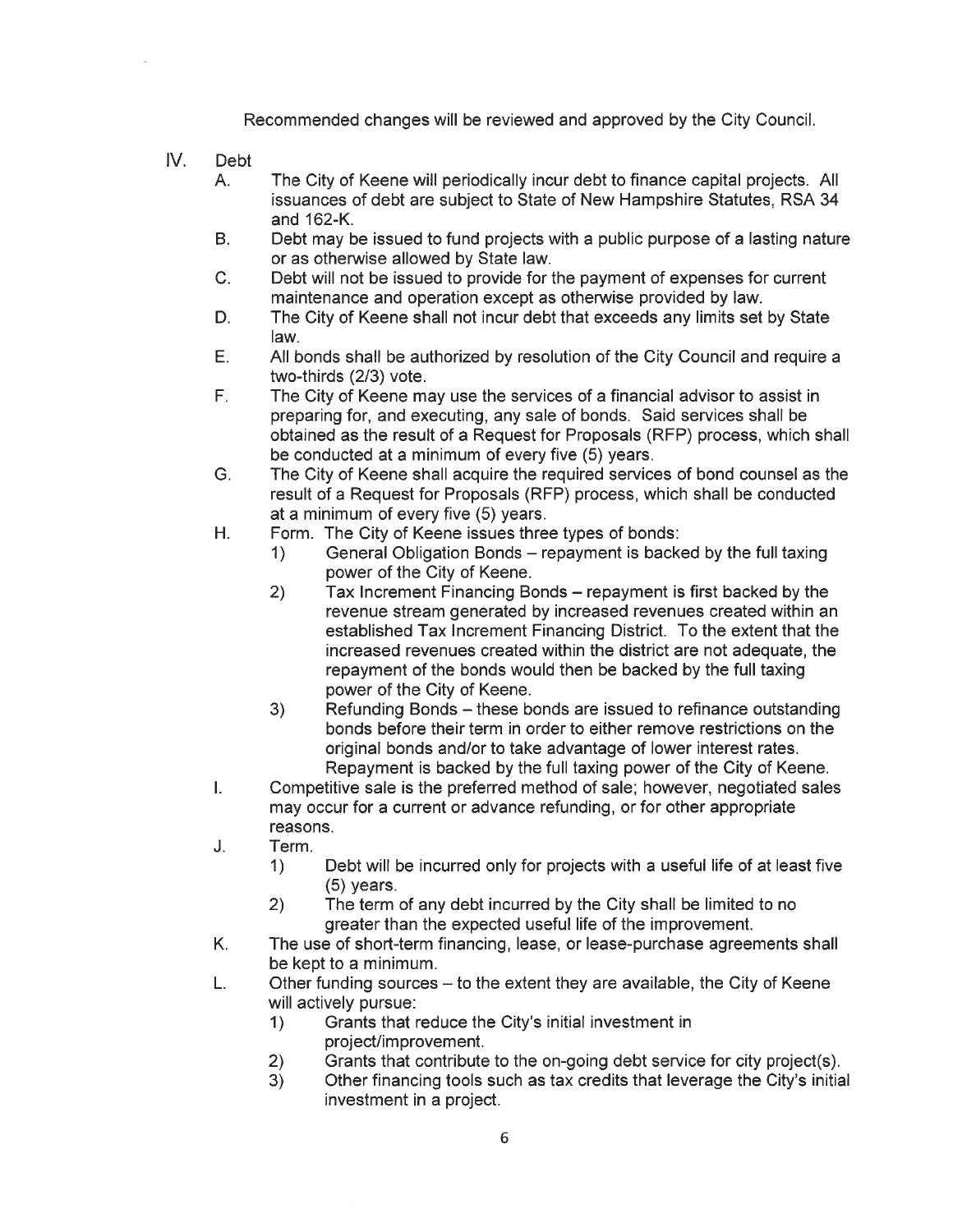- $V_{\perp}$ **Capital Assets** 
	- А. Capitalization of equipment, buildings, land and improvements other than buildings (if one or more of the following criteria are met):
		- Cost (if known) or fair market value is greater than or equal to \$5,000 1) and useful life is greater than one (1) year for new or replacement items.
		- $2)$ In the case of modifications and upgrades, cost is greater than or equal to \$5,000 for equipment, and \$10,000 for buildings and other improvements and the changes accomplish one or more of the following:
			- a) Prolongs the useful life of the asset
			- Adapts the asset to a new or different use b)
			- Substantially increases the value of the asset c)
			- Does not substantially replace a current asset d)
		- $3)$ All land acquisitions will be capitalized at cost (if known) or fair market value.
		- $4)$ The total cost of placing an asset into service condition will be capitalized.
	- **B.** Capitalization of infrastructure
		- Cost greater than or equal to \$10,000, and useful life greater than 1) five (5) years.
		- $2)$ The depreciation approach will be utilized for the reporting of all infrastructure.
	- $C_{1}$ Depreciation: straight-line depreciation will be used to depreciate all depreciable capital assets over the estimated useful life of each asset, as determined by industry standards.
	- Asset Classification: assets will be recorded within broad asset groups (e.g. D. land. buildings. etc.).
	- E. Budgeting: the budgeting of capital assets will be in a manner that will facilitate the identification and recording of the asset in accordance with this policy.
	- E. The City may develop, implement, and refine capital asset management programs (defined as an integrated business approach involving planning, engineering, finance, facilities management, utilities, technology and operations to effectively manage existing and new facilities and infrastructure to maximize benefits, manage cost, reduce risk, and provide satisfactory levels of service to community users in a socially, environmentally, and economically sustainable manner). The capital asset management plans should contain at least the following elements:
		- Periodic inventories and assessment of the physical condition of City  $1)$ capital assets and infrastructure.
		- $2)$ Establishment of condition and functional standards for various types of asset.
		- $3)$ Criteria to evaluate infrastructure and facility assets and set priorities.
		- Financing policies to maintain a condition assessment system(s) and 4) promote sufficient funding for capital asset preservation, repair, and maintenance.
		- Monitoring and development of periodic plain language status reports  $5)$ on the various components of the City's capital assets and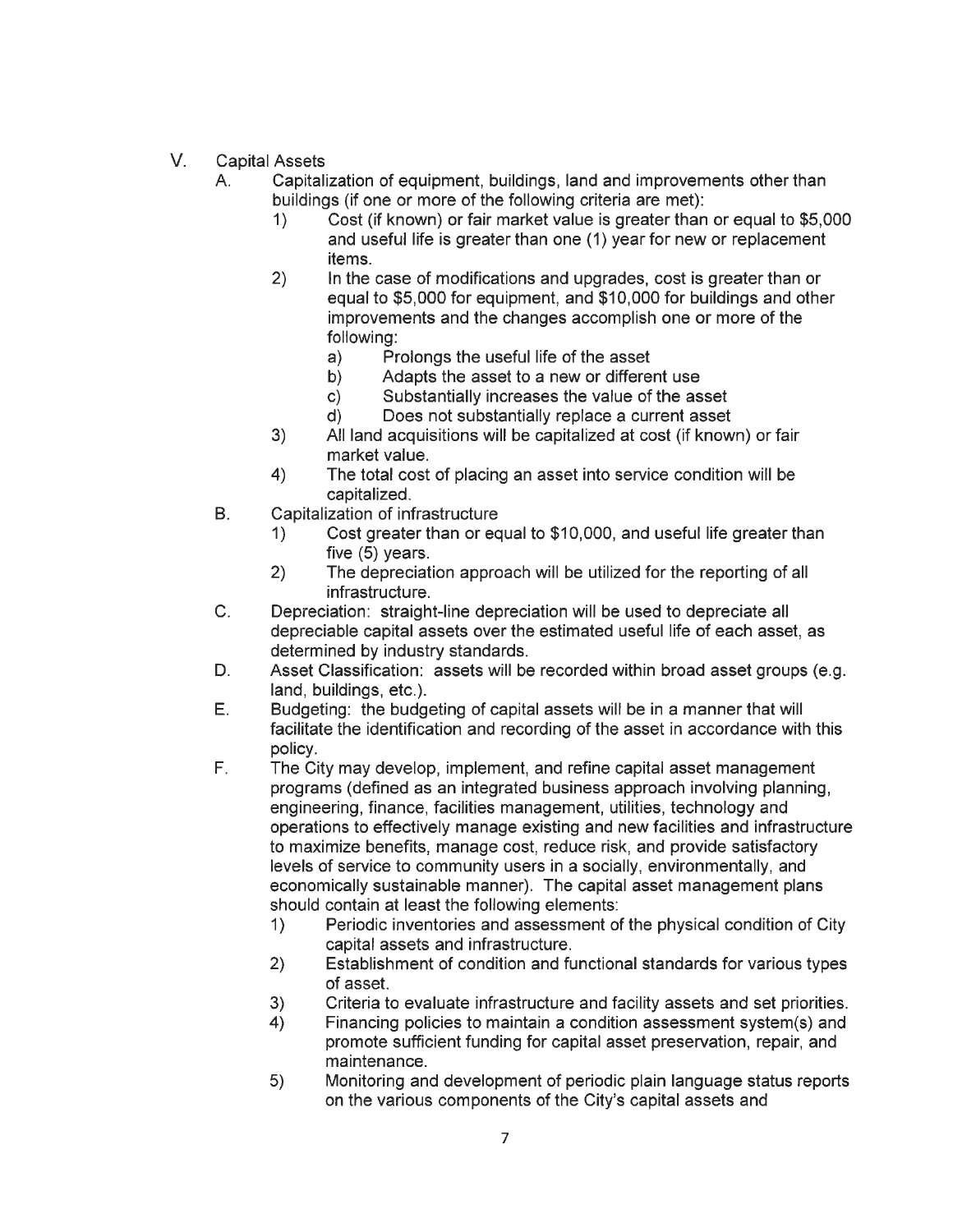infrastructure.

- $VI.$ **Fund Balance Classification Policies and Procedures** 
	- Fund Balance: Fund balance represents the difference between current  $\mathsf{A}_{\cdot}$ assets and liabilities and shall be comprised of non-spendable, restricted, committed, assigned, and unassigned amounts defined as follows:
		- $1)$ Non-spendable fund balance - includes amounts that are not in spendable form such as inventory or prepaid expenses or are required to be maintained intact such as perpetual care or the principal of an endowment fund.
		- Restricted fund balance includes amounts that can only be spent for  $2)$ specific purposes stipulated by external resource providers such as grantors or, as in the case of special revenue funds, as established through enabling legislation.
		- $3)$ Committed fund balance - includes amounts that can be reported and expended as a result of motions passed by the highest decision making authority, the City Council.
		- Assigned fund balance includes amounts to be used for specific  $4)$ purposes including encumbrances and authorized carry forwards or fund balance to be used in the subsequent fiscal year.
		- Unassigned fund balance includes amounts that are not obligated  $5)$ or specifically designated and is available in future periods.
	- $B.$ Spending Prioritization: when an expenditure is incurred that would qualify for payment from multiple fund balance types, the City uses the following order to liquidate liabilities: restricted, committed, assigned, and unassigned.
	- $C_{-}$ Net assets: net assets represent the difference between assets and liabilities. Net assets invested in capital assets, net of related debt, consists of capital assets, net of accumulated depreciation, reduced by the outstanding balances of any borrowing used for the acquisition, construction, or improvement of those assets. Net assets are reported as restricted when there are limitations imposed on their use either through enabling legislation adopted by the City or through external restrictions imposed by creditors, grantors, laws or regulations, or other governments. All other net assets are reported as unrestricted.
- VII. **Stabilization Funds** 
	- Unassigned Fund Balance.  $A_{-}$ 
		- That portion of available funds within each fund that can be used to  $1)$ offset emergency expenditures, a downturn in collection of significant revenues, or other unforeseen events.
			- Unassigned fund balance for the General Fund will be  $a)$ maintained at between seven percent (7%) and ten percent (10%) of the sum of the total of the General Fund annual operating budget and the property tax commitment for the school (both local and State) and the county.
			- Fund balances in all other budgeted funds should be b) maintained at between five percent (5%) and fifteen percent (15%) of the annual operating budget for that fund.
	- Self-funded health insurance. **B.** 
		- The City shall retain funds for its self-funded health insurance  $\left\langle \right\rangle$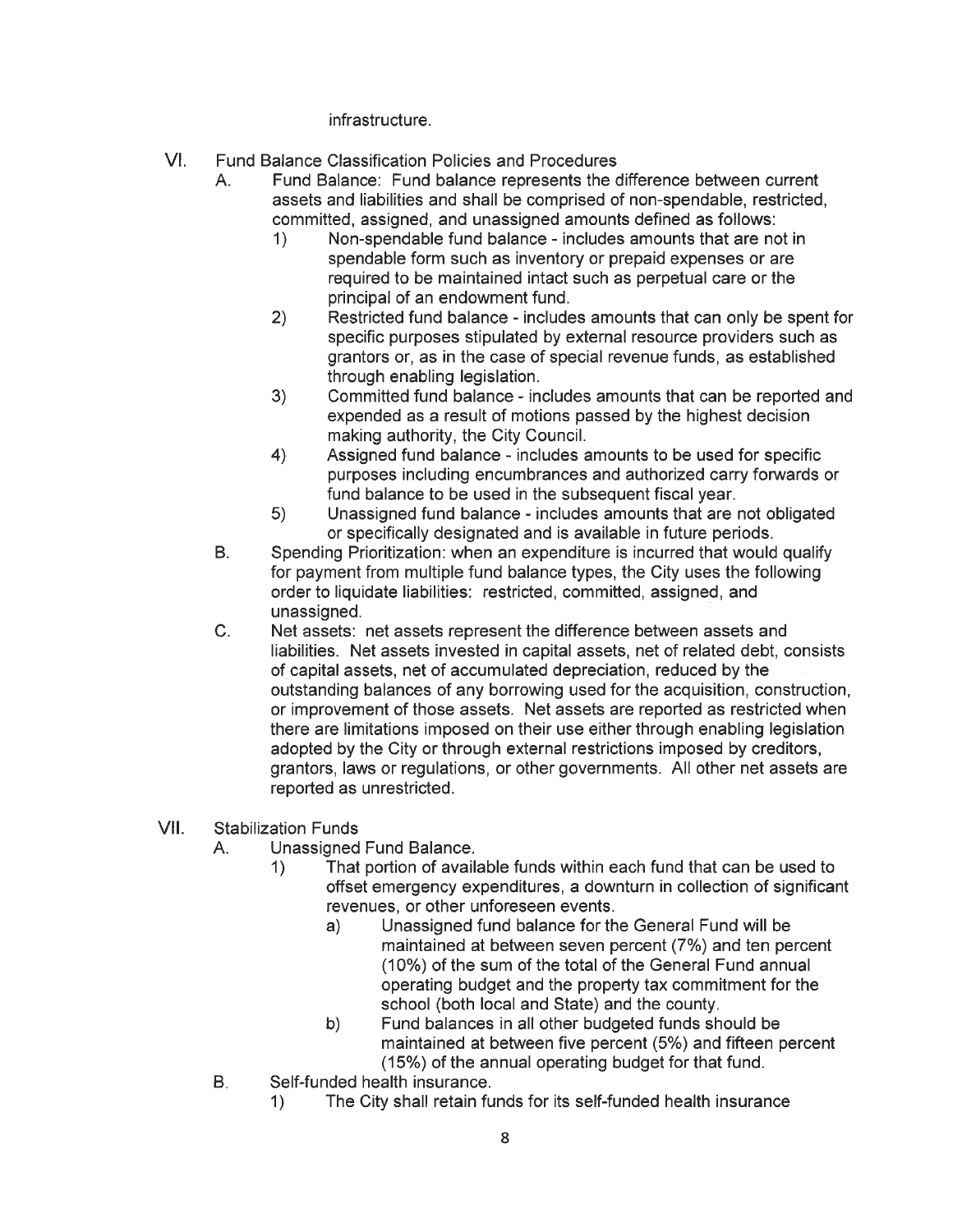program. The intended purposes for these funds are to provide a measure to smooth rate fluctuations, to accommodate an unforeseen increase in claims, and to provide financial protection from run-out costs in the event the City moves toward a fully insured plan. The amount retained shall not exceed three (3) months of estimated claim costs.

- $C_{1}$ **Capital Reserves.** 
	- $1)$ Capital Reserves, classified as committed funds, are reserves established under State of New Hampshire law, invested by the Trustees of Trust Funds, for several purposes that include the construction, reconstruction, or acquisition of a specific capital improvement, or the acquisition of a specific item or of specific items of equipment, or other purposes identified in NH RSA 34, relating to Capital Reserve Funds for Cities.
	- $2)$ The City of Keene has established the following capital reserves:
		- Fire Equipment Capital Reserve for the acquisition or a) significant rehabilitation of fire apparatus.
		- Ambulance Capital Reserve for the acquisition or significant b) rehabilitation of ambulances
		- Intersection Improvements Capital Reserve for the  $c)$ rehabilitation or reconstruction of existing intersections.
		- Hazardous Waste Site Capital Reserve for the clean-up,  $d)$ mitigation and testing associated with the Old City Landfill located at 580 Main Street.
		- $e)$ Transfer/Recycling Center Capital Reserve - for the repair and replacement of existing infrastructure, systems, and equipment.
		- $f$ City Hall Parking Deck Capital Reserve - for the repair and replacement of existing infrastructure, systems and equipment.
		- Wells Street Parking Facility Capital Reserve for the repair  $g)$ and replacement of existing infrastructure, systems, and equipment.
		- Landfill Closure Capital Reserve for the closure and post $h)$ closure costs associated with the City Landfill located at Route 12 North.
		- Wastewater Treatment Plant Capital Reserve for the repair  $\vert \cdot \rangle$ and replacement of major components of plant, including equipment and building.
		- Martel Court Pumping Station Capital Reserve for the repair  $\vert$ ) and replacement of major components of station, including equipment building.
		- Sewer Infrastructure Capital Reserve for the repair and  $k)$ replacement of existing infrastructure, systems and equipment including pump stations and the collection system.
		- $\left| \right\rangle$ Water Treatment Facility Capital Reserve – for the repair and replacement of major components of facility including pumps, controls, chemical systems, etc., and building components.
		- Water Infrastructure Capital Reserve for the repair and  $m)$ replacement of major components of existing infrastructure, systems and equipment including wells, lift stations, tanks,